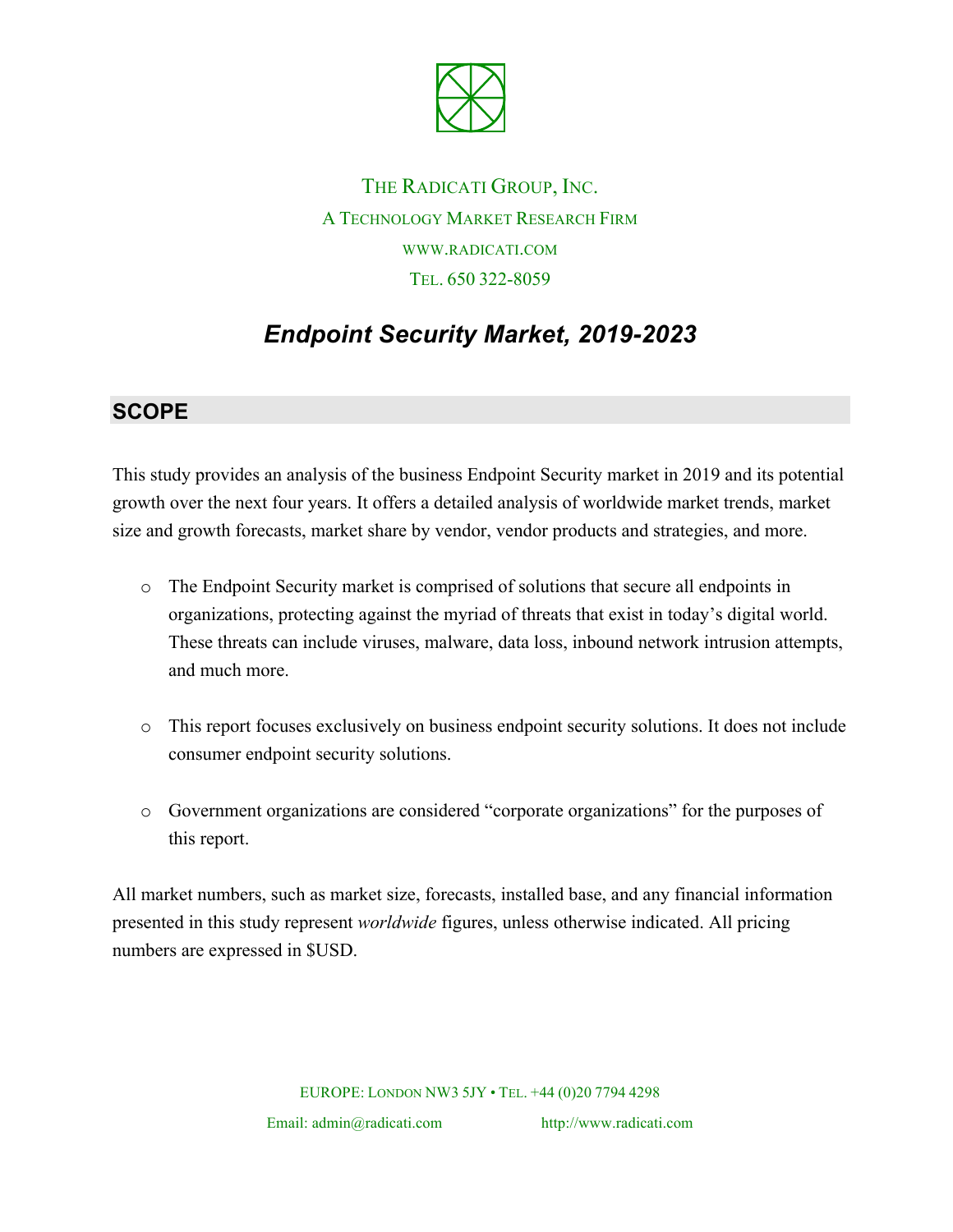### **METHODOLOGY**

The information and analysis in this report is based on primary research conducted by The Radicati Group, Inc. Our proprietary methodology combines information derived from three principal sources:

- a. Our Worldwide Database which tracks user population, seat count, enterprise adoption and IT use from 1993 onwards.
- b. Surveys conducted on an on-going basis in all market areas which we cover.
- c. Market share, revenue, sales and customer demand information derived from vendor briefings.

Forecasts are based on historical information as well as our in-depth knowledge of market conditions and how we believe markets will evolve over time.

Finally, secondary research sources have also been used, where appropriate, to cross-check all the information we collect. These include company annual reports and other financial disclosures, industry trade association material, published government statistics and other published sources.

Our research processes and methodologies are proprietary and confidential.

### **EXECUTIVE SUMMARY**

- Endpoint protection solutions are designed to enable organizations to monitor, manage, and protect all endpoints on their networks. Endpoint security solutions must be able to prevent, detect, block and remediate all threats to endpoint computing devices. Often these solutions also offer deep forensic capabilities, as well as managed services for threat hunting and neutralization.
- Endpoint Security Solutions are appliances, software, cloud services, and hybrid solutions that help secure and manage endpoints for business organizations of all sizes. Protected endpoints include desktop computers, laptops, and a myriad of other computing devices, such as mobile phones and tablets, servers, virtual desktops and servers, removable disk drives or USB

Copyright © November <sup>2019</sup> The Radicati Group, Inc. Reproduction Prohibited 2